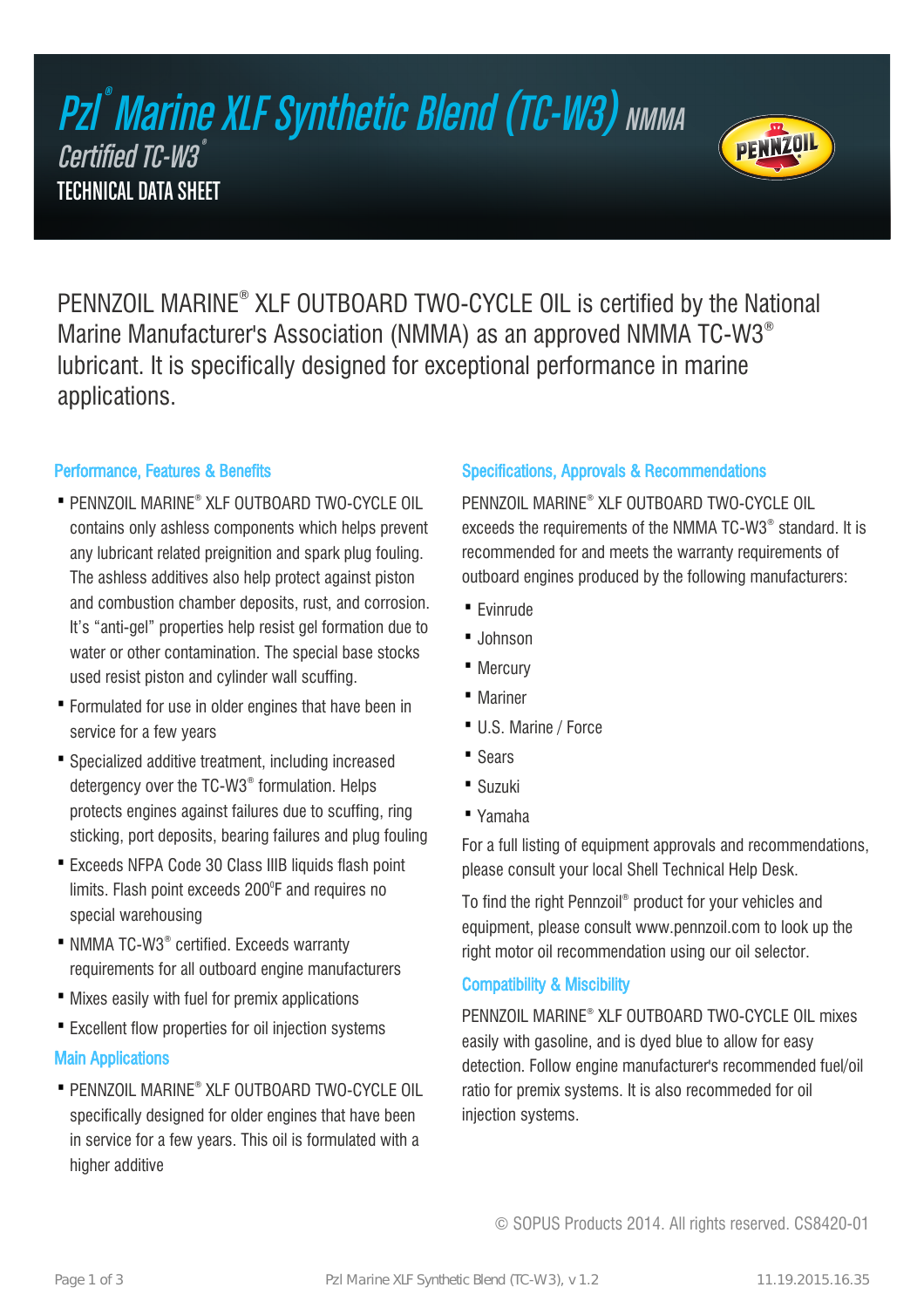# Pzl<sup>®</sup> Marine XLF Synthetic Blend (TC-W3) NMMA Certified TC-W3®

• PENNZOIL MARINE® XLF OUTBOARD TWO-CYCLE OIL specifically designed for older engines that have been in service for a few years. This oil is formulated with a higher additive

© SOPUS Products 2014. All rights reserved. CS8420-01